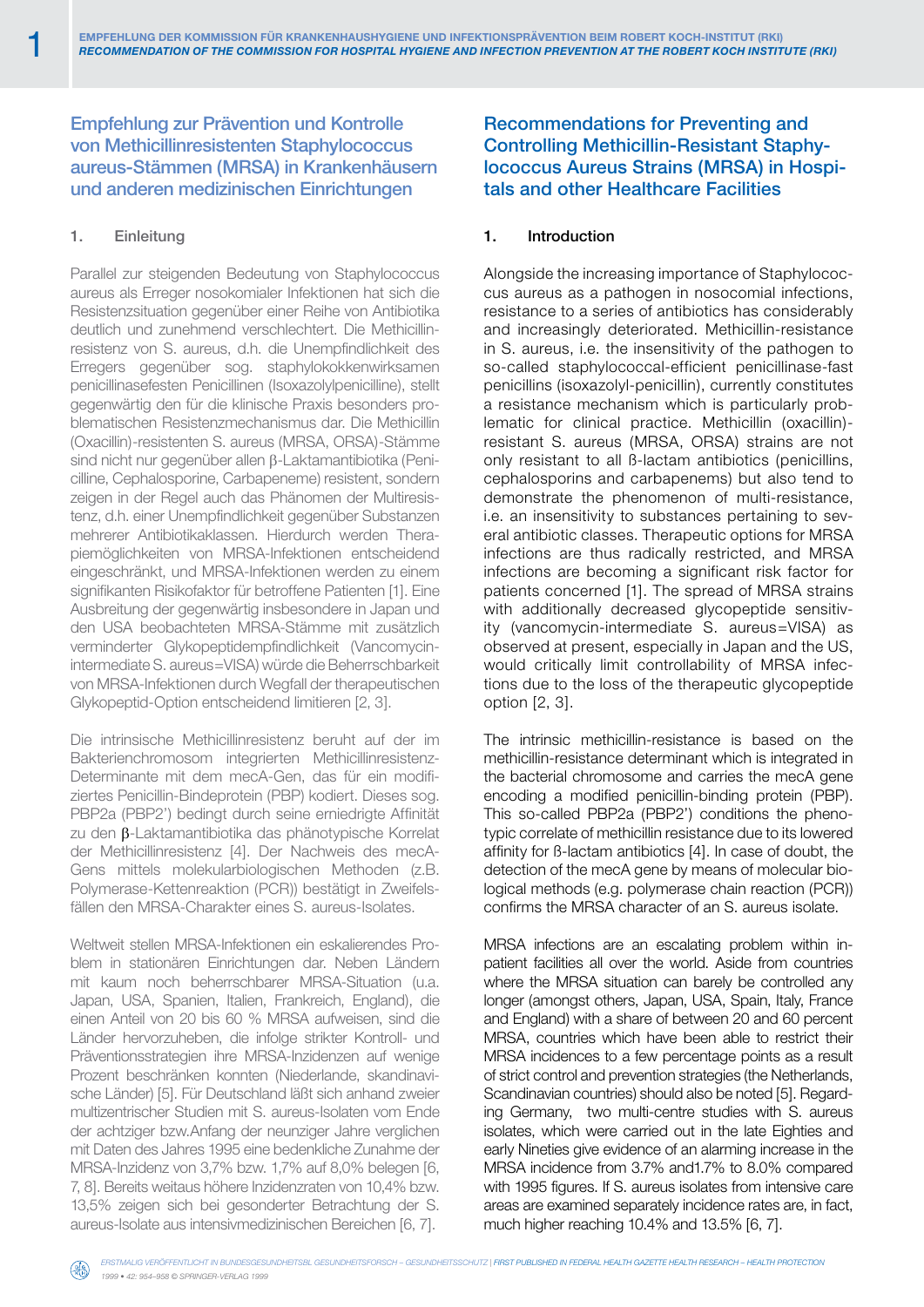Staphylococcus aureus besitzt Bedeutung sowohl als wichtiger Verursacher von außerhalb des Krankenhauses erworbenen Infektionen (u.a. Endokarditis, hämatogene Osteomyelitis, Pneumonie) als auch insbesondere von nosokomialen Infektionen. Man trifft ihn jedoch auch in der physiologischen Hautflora des Menschen an, wobei er hier vorrangig den Nasenvorhof kolonisiert. Etwa 20% der Bevölkerung sind ständig und ca. 60% intermittierend mit S. aureus kolonisiert. Ausgehend vom Vestibulum nasi kann der Erreger sich auf andere Bereiche der Haut (Hände!,Axilla, Perinealregion u.a.) und Schleimhäute (Rachen u.a.) ausbreiten. MRSA werden somit vor allem aus dem Nasen-Rachen-Raum des kolonisierten/infizierten Patienten übertragen; weitere Infektionsquellen sind die intertriginösen Hautbere iche,Atemwegssekrete,Wundsekrete und bei Bakteriämien auch das Blut [9, 10].

Die besondere krankenhaushygienische Situation im Zusammenhang mit dem Auftreten von MRSA ist charakterisiert durch die vorrangige Übertragung von MRSA über die Hände des medizinischen Personals, die Möglichkeit einer monatelangen Persistenz bei nasaler Kolonisation bzw. bei Infektionen mit diesem Erreger sowie durch die hohe Umweltresistenz von S. aureus. Der Erreger besitzt eine hohe Widerstandsfähigkeit gegenüber Trockenheit und Wärme und ist in der unbelebten Umgebung (z.B. Kittel, Luft, Oberflächen von Geräten, Instrumenten, Pflegeartikel, Krankenhausinventar etc.) bis zu Monaten lebensfähig [11].

Die entscheidenden Maßnahmen zur Kontrolle der MRSA-Situation umfassen:

- • frühzeitige Erkennung und Verifizierung von MRSA-Stämmen
- konsequente (Kohorten-)Isolierung MRSAkolonisierter/-infizierter Patienten
- umfassende Information und Schulung des Personals
- strikte Einhaltung allgemeiner Hygienemaßnahmen (Händedesinfektion! u.a.)
- Eradikation der nasalen MRSA-Besiedlung

Die weitestmögliche Vermeidung invasiv-diagnostischer und operativer (insbesondere elektiver) Eingriffe sowie die Minimierung von Verlegungen und Transporten bilden weitere Konsequenzen für den Umgang mit MRSA-Patienten. Nur durch rechtzeitige und angemessene Maßnahmen zur Infektionskontrolle lassen sich Übertragungen von MRSA verhindern,Ausbrüche mit MRSA begrenzen bzw. die Entstehung endemischer Situationen abwenden sowie nicht zuletzt auch zusätzliche Kosten für die betroffenen Einrichtungen vermeiden [12–15].

Die nachfolgenden Empfehlungen der Kommission für Krankenhaushygiene und Infektionsprävention am Robert Koch-Institut zur Prävention von MRSA-Übertragungen geben detaillierte Hinweise zum Umgang mit MRSA in medizinischen Einrichtungen. Die Einteilung der Empfehlungen erfolgte nach Kategorien [16].

Staphylococcus aureus is of significance both as an important cause of infections acquired outside hospital (amongst others, endocarditis, haematogenous osteomyelitis, pneumonia) and especially nosocomial infections. However, it is also found in the physiological skin flora of humans where it primarily colonises the vestibules of the nose. Some 20% of the population is permanently colonised with S. aureus whilst approximately 60% is colonised intermittently. Starting from the anterior nares, the pathogen can spread to other areas of the skin (hands (!), axilla, perineal region and others) and mucous membranes (pharynx and others). MRSA is thus mainly transmitted from the rhinopharynx of the colonised/infected patient; further sources of infection are intertriginous skin areas, respiratory secretions, wound exudation and also blood in the case of bacteriaemiae [9, 10].

The particular situation of hospital hygiene in conjunction with the occurrence of MRSA is characterised by the primary transmission of MRSA through hands of medical staff, the possibility of months of persistence in case of nasal colonisations and/or infections with this pathogen as well as by high environmental resistance of S. aureus. The pathogen features high resistance to dryness and heat, and is viable in the inanimate environment (e.g. gowns, air, surfaces of devices, instruments, personal care products, hospital inventory etc.) for months [11].

Decisive measures for controlling MRSA situations include:

- early recognition and verification of MRSA strains:
- systematic (cohort) isolation of MRSA colonised/ infected patients;
- extensive information and training of staff;
- strict adherence to general hygiene measures (hand disinfection (!), and others);
- eradication of nasal MRSA colonisation

Further consequences for dealing with MRSA patients are avoiding invasive-diagnostic and operative (especially elective) procedures as far as possible, and minimising transfer and transport. It is only through timely and adequate measures to control infection that transmissions of MRSA can be prevented, outbreaks of MRSA can be limited and/or the occurrence of endemic situations can be averted and, not least, additional costs for the facilities concerned can be avoided [12-15].

The following recommendations of the Commission for Hospital Hygiene and Infection Prevention at the Robert Koch Institute regarding the prevention of MRSA transmissions give detailed guidance on how to deal with MRSA in healthcare facilities. The recommendations have been classified according to categories [16].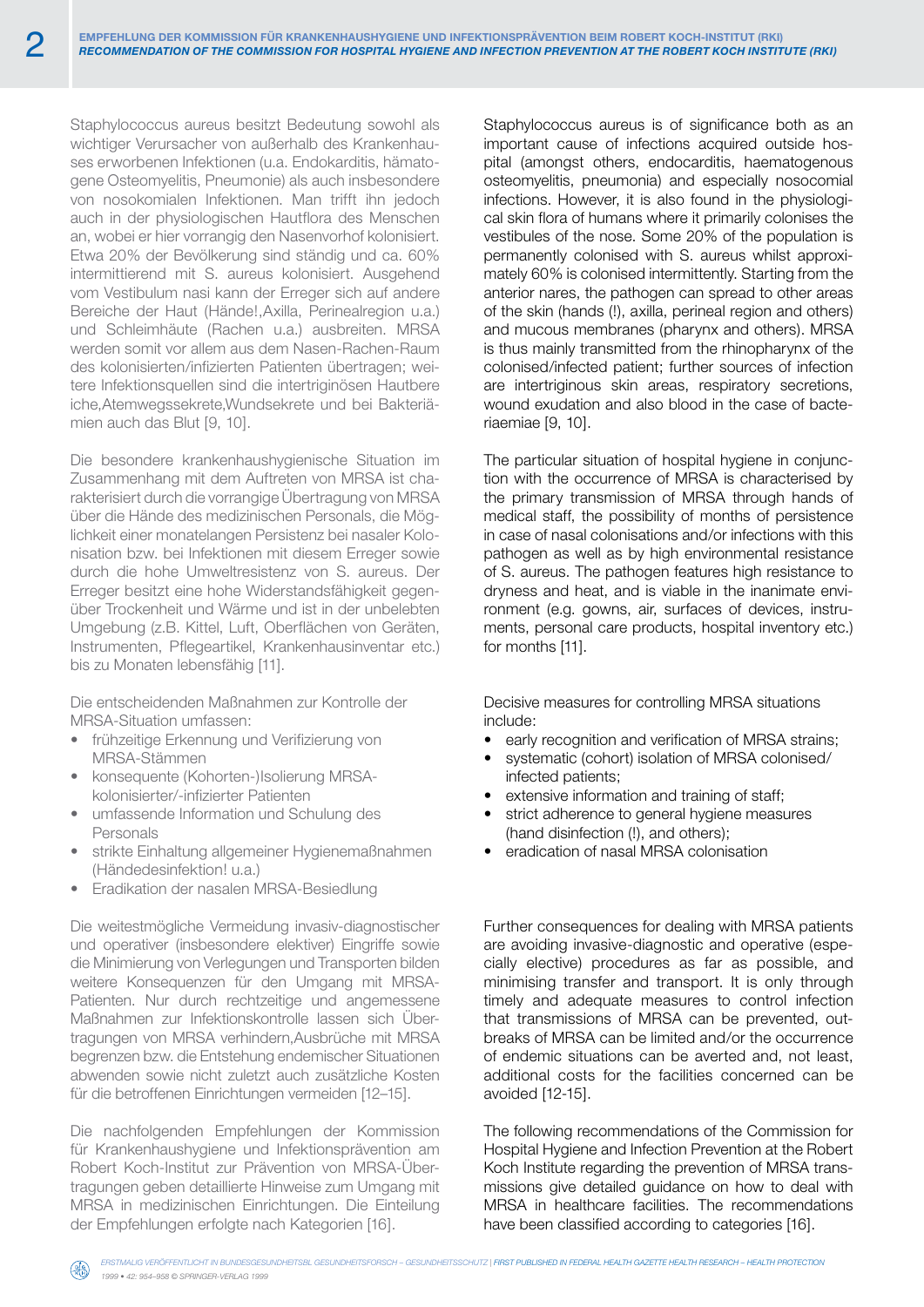## 2. Allgemeine Hinweise (Kategorie I B)

- Das medizinische und sonstige Personal medizinischer Einrichtungen ist hinsichtlich der Bedeutung und des Umgangs mit MRSA-kolonisierten bzw. -infizierten Patienten zu schulen, und das Einhalten allgemeiner und spezieller Hygienemaßnahmen ist zu kontrollieren.
- Bei begründetem Verdacht oder Nachweis einer MRSA-Kolonisation bzw. -Infektion sind der Krankenhaushygieniker und das hygienebeauftragte Personal sowie die Leitung der jeweiligen medizinischen Einrichtung umgehend zu informieren.
- Voraussetzung für ein optimales MRSA-Management ist der enge Kontakt zu infektiologisch erfahrenen Ärzten.

## 3. Räumlich-funktionelle Anforderungen an die Unterbringung von MRSA Patienten (Kategorie I B)

- • Mit MRSA-kolonisierte bzw. -infizierte Patienten müssen räumlich getrennt von anderen Patienten untergebracht werden, möglichst in Zimmern mit eigener Naßzelle und einem Vorraum mit Schleusenfunktion. Die Türen sind geschlossen zu halten.
- Eine gemeinsame Unterbringung mehrerer Patienten mit MRSA ist möglich (Kohortenisolierung).

#### 4. Schutz vor Kontamination (Kategorie I B)

- • Die Regeln der Händehygiene (auch bei Benutzung von Einmalhandschuhen) sind strikt einzuhalten (s. Richtlinie für Krankenhaushygiene und Infektionsprävention, Anlage 5.1 "Händehygiene) [17].
- • Beim Betreten des Patientenzimmers ist ein Kittelwechsel vorzunehmen und der Mund-Nasen-Schutz anzulegen. Der ausschließlich für den Umgang mit MRSA-Patienten reservierte Schutzkittel muß im Zimmer oder im Vorraum verbleiben und wird spätestens zum Schichtende in geeignete Wäschesäcke entsorgt. Der Mund-Nasen-Schutz ist zum Schutz des Personals anzulegen. Er ist beim Verlassen des Zimmers im Patientenzimmer oder im Vorraum als Abfall zu entsorgen.
- Einmalhandschuhe sind erforderlich bei möglichem Kontakt mit kontaminierten Materialien, Gegenständen, Geräten und Instrumenten. Sie sind vor dem Betreten des Patientenzimmers anzuziehen und beim Verlassen des Zimmers im Patientenzimmer oder im Vorraum als Abfall zu entsorgen.
- Besucher und stationsfremdes Personal müssen auf die Einhaltung der notwendigen Schutzmaßnahmen hingewiesen werden. Bei Bedarf sind diesen Personen die Maßnahmen zu erläutern.
- Transporte bzw. Verlegungen innerhalb und außerhalb der Station bzw. Einrichtung sind zu vermeiden und auf Fälle mit strenger Indikation zu beschränken (s. Ziffer 11 und 12).

## 2. General Information (Category I B)

- • Medical and other staff of healthcare facilities is to be trained to understand the importance of and know how to deal with MRSA colonised and/ or infected patients, and checks must be made to ensure that general and specific hygiene measures are adhered to.
- If an MRSA colonisation and/or infection is reasonably suspected or evident, the hospital hygienist, staff in charge of hygiene and the managers of the respective healthcare facility are to be informed imminently.
- Close contact with physicians experienced in infectiology is the prerequisite for optimum MRSA management.

## 3. Spatial-Functional Requirements of the Accommodation of MRSA Patients (Category I B)

- MRSA colonised and/or infected patients must be spatially separated from other patients, preferably in rooms with ensuite bathrooms and an anteroom with a sluice function. Doors are to be kept closed.
- Several patients with MRSA may be accommodated together (cohort isolation).

## 4. Protection Against Contamination (Category I B)

- Rules of hand hygiene are to be strictly observed (even if disposable gloves are used) (see Guideline for Hospital Hygiene and Infection Prevention, Appendix 5.1 "Hand Hygiene") [17].
- The gown must be changed and a mask covering mouth and nose must be worn when entering the patient room. The protective gown exclusively reserved for dealing with MRSA patients must remain in the room or anteroom, and be placed in appropriate laundry bags at the end of the shift at latest. The mask covering mouth and nose is to be worn in order to protect staff. It has to be discarded as waste in the patient's room or the anteroom when leaving the room.
- Disposable gloves are required if contact with contaminated materials, objects, devices and instruments is possible. They have to be put on before entering the patient's room and must be discarded as waste in the patient's room or anteroom when leaving the room.
- Visitors and staff not belonging to the ward must be asked to abide by the necessary protective measures. The measures are to be explained to such persons if necessary.
- Transport and/or transfer within and outside the ward and/or facility are to be avoided and limited to cases where it is strictly necessary (see Points 11 and 12).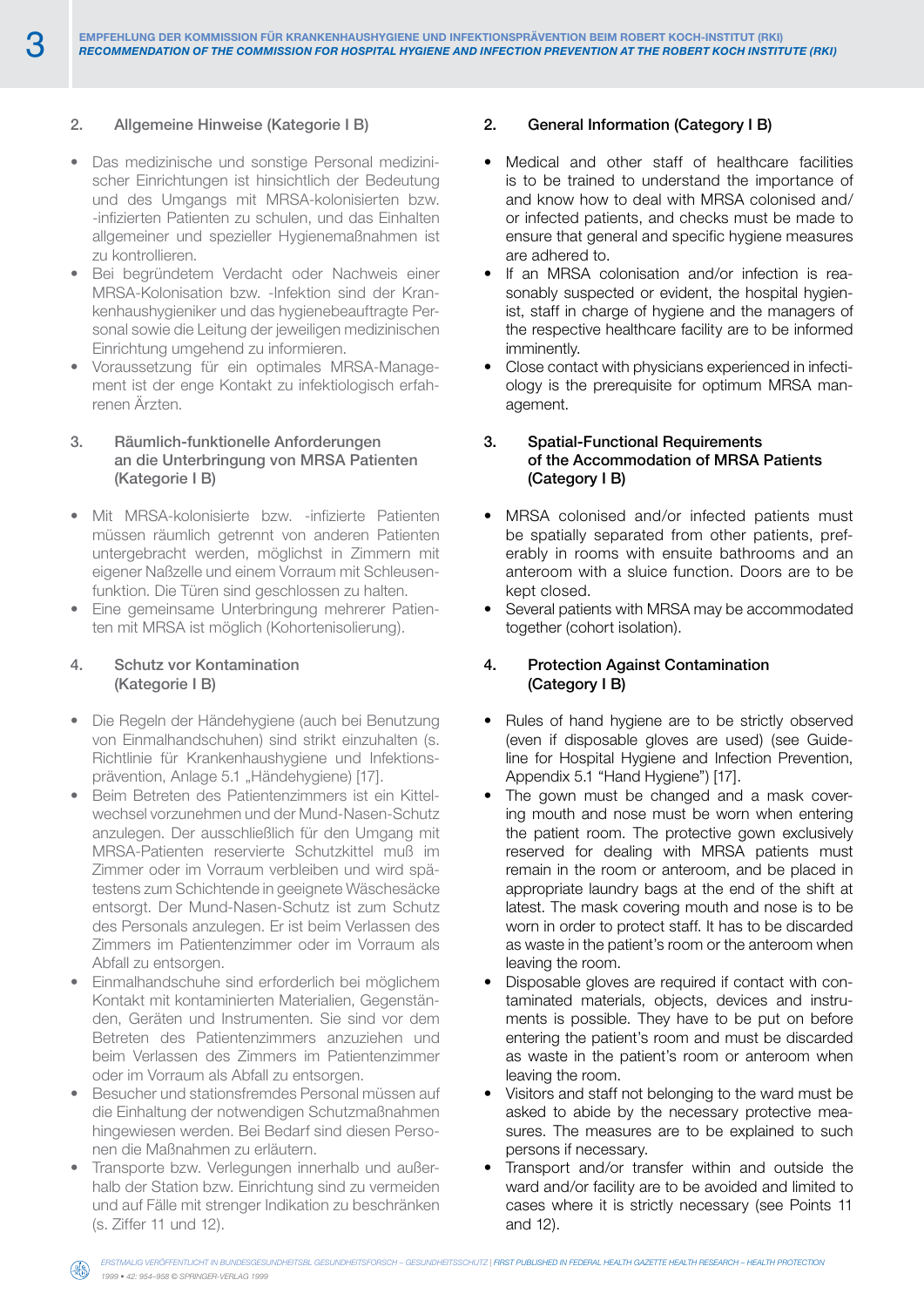# 5. Desinfektion und Reinigung (Kategorie I B)

- • Eine mindestens tägliche Flächendesinfektion (Wischdesinfektion) ist für die patientennahen Bereiche (Bettgestell, Nachttisch, Nassbereich, Türgriffe u.ä.) erforderlich, bei Bedarf ist sie auf weitere kontaminationsgefährdete Flächen auszudehnen (s. Richtlinie für Krankenhaushygiene und Infektionsprävention, Anlage 6.12 [17] "Hausreinigung und Flächendesinfektion").
- Alle Kontaktflächen von am Patienten benutzten Geräten (z.B. Köpfe von Ultraschallgeräten, EKG-Elektroden und -Kabel) müssen nach dem Einsatz sowie vor dem Entfernen aus dem Zimmer mit Mitteln der Liste der DGHM wischdesinfiziert werden.
- Stethoskope, Thermometer u.ä. sind patientenbezogen zu verwenden und unmittelbar nach dem Gebrauch zu desinfizieren.
- Alle am Patienten benutzten Instrumente (Scheren, Klemmen usw.) werden der Desinfektion zugeführt. Bei zentraler Desinfektion muss der Transport in geschlossenen Behältnissen erfolgen.
- • Das Geschirr wird routinemäßig gereinigt (es empfiehlt sich die Verwendung von Reinigungsautomaten) oder entsorgt.
- Wäsche und Textilien der MRSA-Patienten werden im Patientenzimmer oder im Vorraum in geeigneten Wäschesäcken gesammelt und entsorgt. Das Waschen erfolgt mit einem anerkannten Wäschedesinfektionsverfahren entsprechend DGHM- oder RKI-Richtlinie [18, 20].

#### 6. Abfallentsorgung (Kategorie I B)

MRSA-haltiges Material sowie Abfälle, die mit MRSA kontaminiert sein können, sind als Abfall der Gruppe B zu entsorgen. Die Entsorgung erfolgt laut Hygieneplan, spätestens aber am Ende einer Arbeitsschicht (Merkblatt über die Vermeidung und die Entsorgung von Abfällen aus öffentlichen und privaten Einrichtungen des Gesundheitsdienstes [17, 20]).

#### 7. Eingriffe am Patienten (Kategorie I B)

- Notwendige diagnostische und kleinere therapeutische Eingriffe sollten, soweit vertretbar, im Patientenzimmer durchgeführt werden.
- Elektive und invasiv-diagnostische Eingriffe sollten möglichst vermieden werden.
- Operative Eingriffe an MRSA-kolonisierten bzw. -infizierten Patienten sollten wie Operationen der Gruppe C gehandhabt werden und sind in den dafür vorgesehenen Operationseinheiten durchzuführen. Bei Operationsabteilungen, die über keine derartige Einheit verfügen, sollte der OP-Plan so gestaltet werden, daß Eingriffe an MRSA-kolonisierten oder -infizierten Patienten jeweils am Ende des OP-Programms durchgeführt werden. In jedem Fall müssen unmittelbar nach dem Eingriff die Desinfektionsmaßnahmen entsprechend der Richtlinie für Krankenhaushygiene und Infektionsprävention, s. Anlage 5.1 und 4.3.3 "Anfor-

#### 5. isinfection and Cleaning (Category I B)

- Surface disinfection (wet disinfection) is required at least daily for near-patient areas (bedsteads, bedside tables, wet areas, door handles and the like); if required, it must be extended to other surfaces susceptible to contamination (see Guideline for Hospital Hygiene and Infection Prevention, Appendix 6.12 [17] "Housekeeping and Surface Disinfection").
- All contact surfaces of equipment used on patients (e.g. heads of ultrasonic scanners, ECG electrodes and cables) must be wet disinfected with agents of the DGHM/VAH's list after this equipment has been used and before it is removed from the room.
- Stethoscopes, thermometers and the like are to be used in a patient-related manner and are to be disinfected immediately after use.
- • All instruments (scissors, clamps, forceps etc.) used on patients are sent for disinfection. In case of central disinfection, instruments must be transported in closed receptacles.
- • Dishes are cleaned routinely (it is advisable to use an automatic cleaning device) or discarded.
- • Laundry and textiles of MRSA patients are collected and discarded in the patient room or anteroom in adequate laundry bags. Washing is carried out with an approved laundry disinfection method according to the DGHM/VAH's or RKI's guideline [18, 20].

#### 6. Waste Disposal (Category I B)

MRSA-containing material and waste which could be contaminated with MRSA, are to be disposed of as waste pertaining to Group B. They are disposed of according to the hygiene plan but at the end of a working shift at latest (fact sheet on how to avoid and dispose of waste from public and private health service facilities [17, 20]).

#### 7. Interventions in patients (Category I B)

- Necessary diagnostic and minor therapeutic interventions should be performed in the patient room as far as this is reasonable.
- Elective and invasive-diagnostic procedures should preferably be avoided.
- Operative procedures in MRSA colonised and/or infected patients should be handled as per operations of the C Group, and are to be conducted in the operational units provided. In case of operation wards which are not provided with such a unit, the operating schedule should be structured in such a way that interventions in MRSA colonised or infected patients are conducted at the end of operation programmes. In each case, disinfection measures must be carried out immediately after the intervention according to the Guideline for Hospital Hygiene and Infection Prevention, see Appendices 5.1 and 4.3.3

*1999 • 42: 954–958 © Springer-Verlag 1999*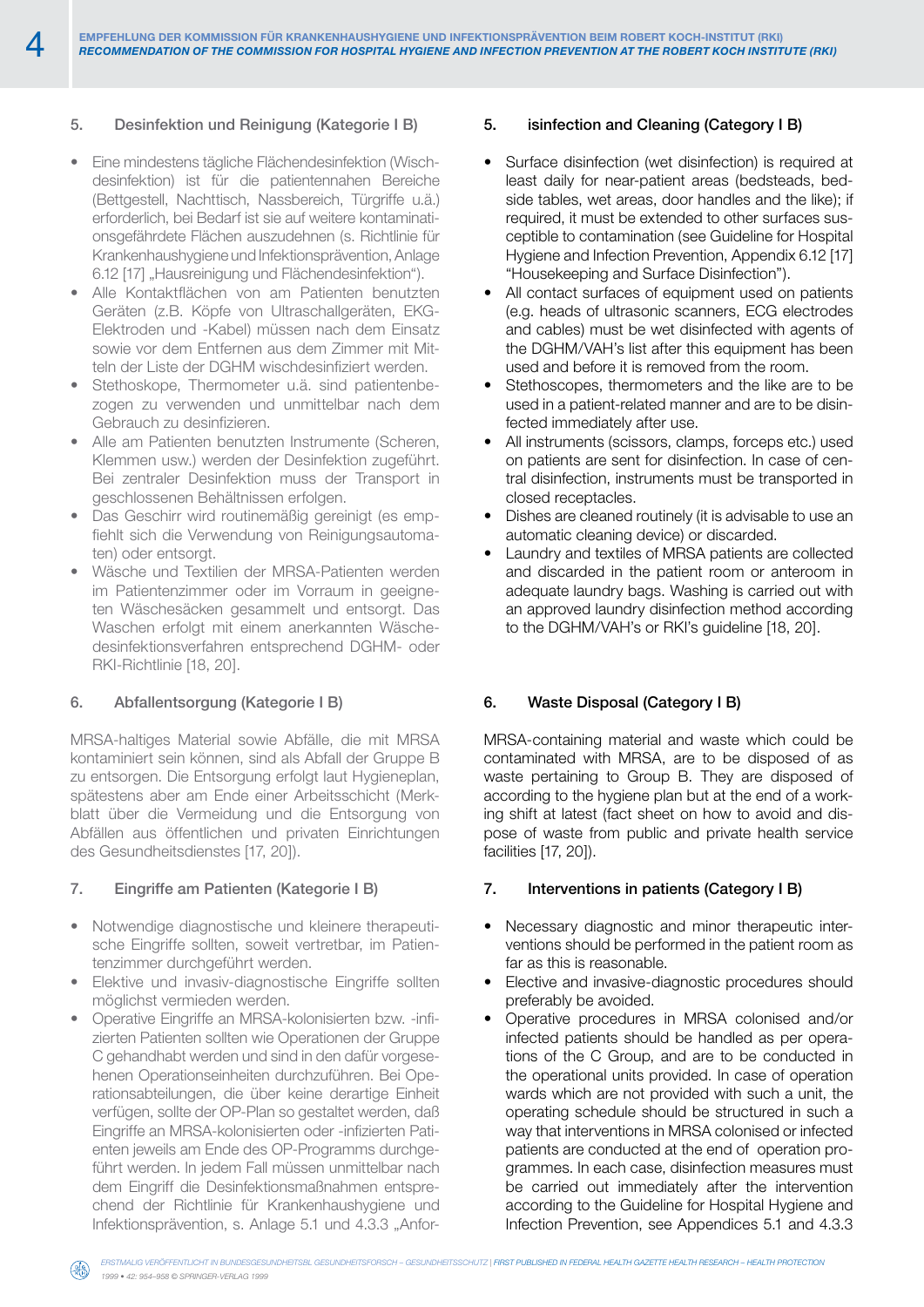derungen der Hygiene bei Operationen und anderen operativen Eingriffen" [17] durchgeführt werden.

## 8. Screening (Kategorie I B)

- • Eine routinemäßige Untersuchung von Patienten oder vom medizinischen Personal auf MRSA ist nicht notwendig.
- Ein Screening bei Patienten (Abstriche der Nasenvorhöfe und ggf. des Rachens, der Perinealregion und von Wunden) sollte durchgeführt werden
- bei Wiederaufnahme mit bekannter MRSA-Anamnese,
- bei Aufnahme und Verlegungen aus Einrichtungen mit bekanntem endemischen bzw. vermutlichem MRSA-Vorkommen; wie z.B. aus Brandverletztenzentren, Dialyseeinrichtungen, Pflegeheimen und aus Ländern mit hoher MRSA-Prävalenz (z.B. südund osteuropäische Länder, USA, Japan, England).
- Bei gehäuftem Nachweis von MRSA bei mehreren Patienten (>2), die in einem räumlichen und zeitlichen Zusammenhang stehen, ist eine Genotypisierung (z.B. mittels Pulsfeldgelelektrophorese) anzustreben. Bei klonaler Identität sollte ein Screening mittels Abstriche der Nasenvorhöfe und des Rachens aller Patienten der betroffenen Behandlungseinheit sowie des medizinischen Personals, das unmittelbar Kontakt zu den MRSA-Patienten hat, erfolgen.

## 9. Sanierung von MRSA-Trägern

## 9.1 Patienten (Kategorie I B)

- • Bei Besiedlung eines Patienten mit MRSA sollte die Sanierung mit solchen antibakteriellen Wirkstoffen vorgenommen werden, deren klinische Wirksamkeit für diese Anwendung nachgewiesen ist.
- Zur Sanierung einer nasalen MRSA-Besiedlung ist die Applikation von Mupirocin-Nasensalbe (dreimal täglich über mindestens drei Tage in beide Nasenvorhöfe) zu empfehlen. Eine nasale Sanierung reduziert in der Regel auch die Kolonisation an anderen Körperstellen.
- Alternativ, insbesondere bei einer Mupirocinresistenz, können Präparate mit antiseptischen Wirkstoffen oder anderen lokal applizierbaren Antibiotika mit nachgewiesener Wirksamkeit (z. B. Bacitracin) eingesetzt werden.
- Zur Sanierung einer Besiedlung der Haut mit MRSA sind bei intakter Haut antiseptisch wirkende Seifen und Lösungen mit nachgewiesener Wirksamkeit zur Ganzkörperwaschung unter Einschluß der Haare zu empfehlen.
- Zur Verhinderung von Rekolonisierungen ist während der Sanierungsmaßnahmen ein täglicher Wechsel von Bettwäsche, Bekleidung und Utensilien der Körperpflege (Waschlappen u.ä.), insbesondere nach antiseptischer Ganzkörperwaschung, durchzuführen. Persönliche Gegenstände (Brillen, Rasierer, Zahnbürsten etc.) sind im Zimmer zu belassen und zu desinfizieren bzw. auszutauschen.

"Hygiene Requirements in Operations and other Surgical Procedures" [17].

## 8. Screening (Category I B)

- It is not necessary to routinely examine patients or medical staff for MRSA.
- Screening should be conducted in patients (swabs of vestibules of the nose and, where applicable, of the pharynx, the perineal region and of wounds)
- who are readmitted and have a known MRSA anamnesis;
- who are admitted and transferred from facilities with known endemic and/or presumed MRSA occurrence; such as burn centres, dialysis facilities, nursing homes and from countries with high MRSA prevalence (e.g. Southern and Eastern European countries, USA, Japan, England).
- In case of accumulative evidence of MRSA in several patients (>2), that can be linked in terms of space and time, attempts should be made to perform genotyping (e.g. using pulsed-field electrophoresis). In case of clonal identity, screening should be conducted by means of swabs of the vestibules of the nose and the pharynges of all patients of the treatment unit concerned as well as of the medical staff members that have had direct contact with the MRSA patients.

# 9. Sanitation of MRSA carriers

## 9.1 Patients (Category I B)

- MRSA colonised patients should be sanitised with antibacterial agents whose clinical efficacy is proven for this application.
- For sanitising nasal MRSA colonisations, it is recommended to apply Mupirocin nasal ointment (into both vestibules of the nose and three times daily over a period of at least three days). Nasal sanitation usually also reduces colonisation in other parts of the body.
- Alternatively and especially in case of a Mupirocin resistance, preparations with antiseptic agents or other locally applicable antibiotics with proven efficacy (e.g. Bacitracin) may be used.
- For sanitising an MRSA colonisation of the skin, antiseptically active soaps and solutions with proven efficacy are recommended for whole-body and hair washing if the skin is intact.
- For preventing recolonisation, bed linen, clothing and personal care utensils (face cloths and the like) are to be changed daily, especially after antiseptic whole-body washing, during sanitation measures. Personal objects (spectacles, razors, toothbrushes etc.) are to be left in the room and disinfected and/ or exchanged.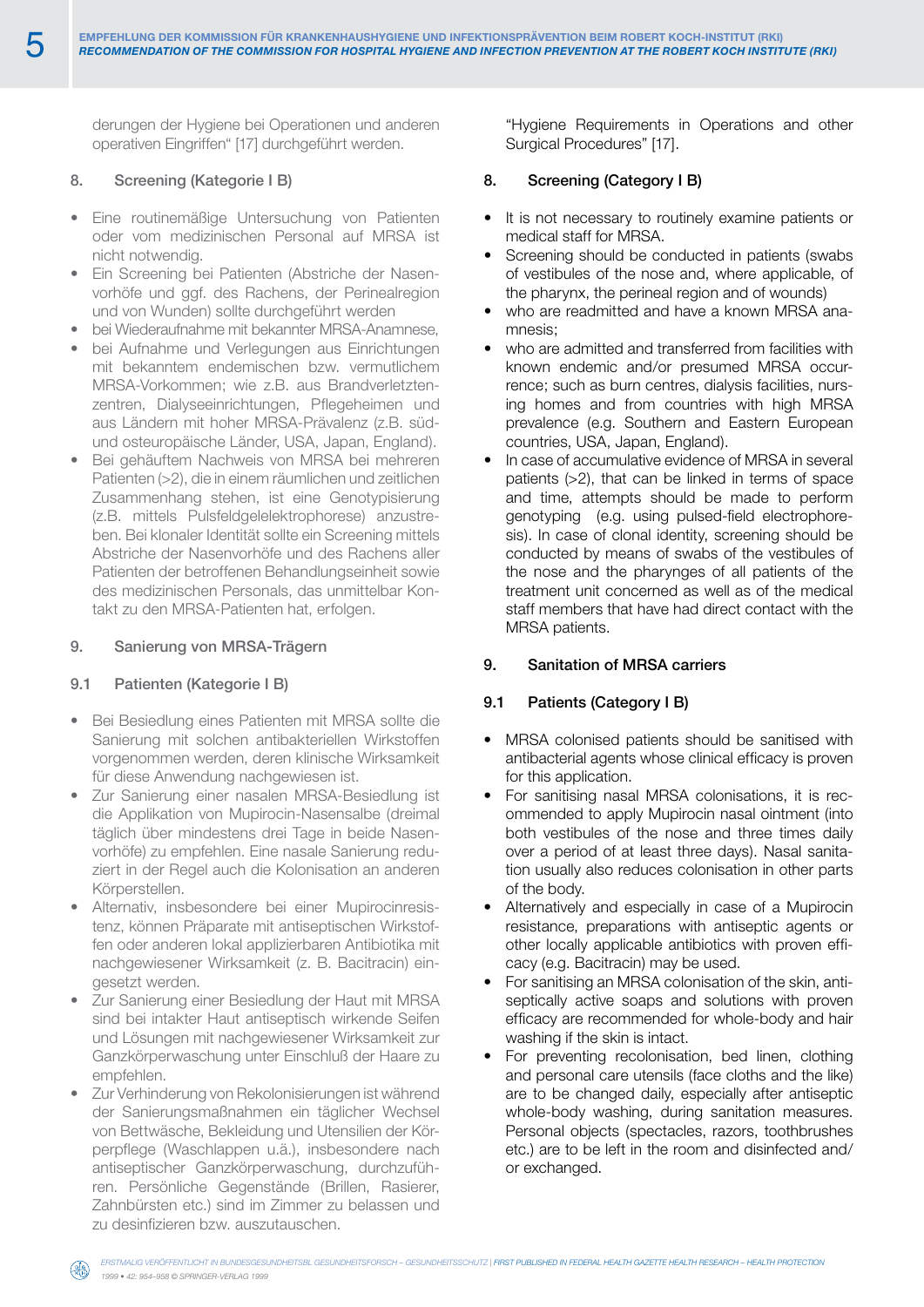## 9.2 Personal (Kategorie II)

- MRSA-Träger unter dem Personal sollten bis zur nachgewiesenen Sanierung keine Patienten behandeln und pflegen. Bei MRSA-Besiedlung ist eine Sanierung (s. 9.1) zu empfehlen.
- • Zur Erfolgskontrolle der Sanierung sind frühestens drei Tage nach Abschluß der Sanierungsmaßnahmen je nach Lokalisation entsprechende Kontrollabstriche vorzunehmen. Wird in diesen Kontrollabstrichen kein MRSA mehr nachgewiesen, ist eine Aufnahme der Tätigkeit in der direkten Patientenbetreuung wieder möglich. Weitere Kontrollen sind nach zehn Tagen, einem Monat und drei Monaten nach Therapieende zu veranlassen.

## 10. Aufhebung der Isolierung (Kategorie I B)

Für MRSA-kolonisierte bzw. -infizierte Patienten kann die Isolierung aufgehoben werden, wenn frühestens drei Tage nach Abschluß der Behandlung an drei aufeinanderfolgenden Tagen MRSA-negative Abstriche den Sanierungserfolg bestätigen.

## 11. Maßnahmen bei Verlegungen und Transporten innerhalb des Krankenhauses (Kategorie I B)

- Transporte von Patienten mit MRSA sollten auf Erkrankungsfälle mit strenger Indikation beschränkt werden.
- Die Zieleinrichtung ist über die MRSA-Besiedlung/ Infektion bei dem Patienten vorab zu informieren, um erforderliche Schutzmaßnahmen veranlassen zu können.
- Wenn möglich, sollte unmittelbar vor dem Transport ein antiseptisches Baden oder Waschen des Patienten, inklusive Haarwäsche, erfolgen.
- Der Transport sollte möglichst als Einzeltransport mit frischer Bett- bzw. Körperwäsche oder Abdeckung erfolgen.
- Wundinfektionen oder Läsionen sind dicht abzudecken.
- Patienten mit nasopharyngealer Besiedlung müssen einen Mund-Nasen-Schutz tragen.
- Transportpersonal und Personal der Funktionsabteilungen müssen bei engem Kontakt zu MRSA-Patienten einen frischen Schutzkittel und Handschuhe anlegen und nach Kontakt mit MRSA-Patienten die Hände desinfizieren. Die verwendeten Schutzkittel und Handschuhe sind nach diesem Transport bzw. Kontakt zu Patienten sachgerecht zu entsorgen.
- Ein Kontakt des MRSA-Patienten zu anderen Patienten ist zu vermeiden.
- Behandlungs- bzw. Untersuchungsmaßnahmen für MRSA-Patienten sollten möglichst an das Ende des Tagesprogrammes gelegt werden, Kontaktflächen sind anschließend zu desinfizieren (s. Ziffer 5).
- Unmittelbar nach dem Transport sind alle Kontaktflächen des Transportgerätes bzw. Transportfahrzeuges zu desinfizieren (s. Ziffer 5).

### 9.2 Staff (Category II)

- MRSA carriers among staff should not treat and nurse patients until sanitation has been proven. Sanitation is to be recommended in the event of an MRSA colonisation (see 9.1).
- For efficiency checking, control swabs are to be taken according to the localisation three days after the sanitation measures have been concluded at the earliest. If no more MRSA is detected in these control swabs staff may return on duty in direct patient care. Further checks are to be arranged after ten days, one month and three months after the end of the therapy.

## 10. Lifting isolation (Category I B)

Isolation can be lifted for MRSA colonised and/or infected patients if MRSA-negative swabs confirm successful sanitation on three successive days, and three days after the treatment has been concluded at the earliest.

## 11. Measures for Transfer and Transport Within the Hospital (Category I B)

- Transportation of patients with MRSA should be limited to illnesses where it is strictly required.
- The target facility has to be informed of the MRSA colonisation/infection in the patient in advance, so it may take necessary protective measures.
- If possible, the patient should be bathed or washed antiseptically (including hair) immediately before transport.
- Transportation should take place on an individual basis, with fresh bed linen and/or hospital clothing or cover.
- • Wound infections or lesions are to be covered tightly.
- • Patients with nasopharyngeal colonisation must wear a mask covering mouth and nose.
- Transport staff and staff of the medical speciality departments involved must put on fresh protective gowns and gloves in case of close contact with MRSA patients, and disinfect their hands after contact with MRSA patients. The protective gowns and gloves used are to be discarded properly after transportation and/or contact with patients.
- Contact of the MRSA patient with other patients is to be avoided.
- Treatment and/or examination measures for MRSA patients should preferably be moved to the end of the daily schedule; contact surfaces are to be disinfected afterwards (see Point 5).
- All contact surfaces of the transportation device and/or vehicle are to be disinfected directly after transportation (see Point 5).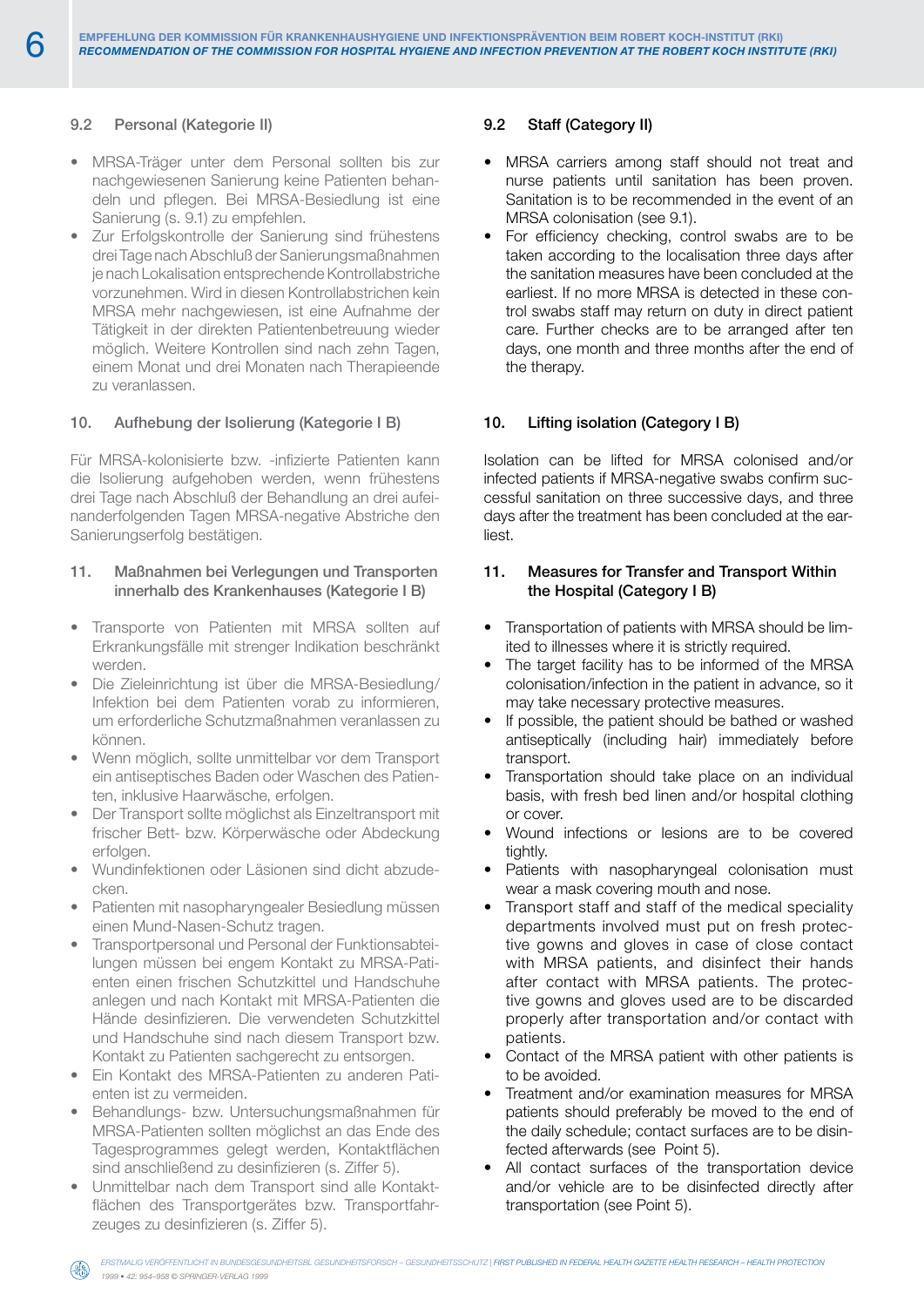## 12. Zusätzliche Maßnahmen bei der Verlegung in andere Krankenhäuser bzw. Einrichtungen (Kategorie I B)

- Jede Verlegung von MRSA-Patienten sollte nur bei sehr strenger und begründeter Indikationsstellung veranlaßt werden.
- • Die Zieleinrichtung ist vor der Verlegung von MRSA-Patienten über die Besiedlung/Infektion mit MRSA zu informieren. In den Begleitunterlagen muß der MRSA-Befund vermerkt sein, und diese sind entsprechend eindeutig zu markieren. Insbesondere sind Informationen über aktuelle MRSA-Screening Befunde des Patienten zu übermitteln.
- Wird ein MRSA erst bei Aufnahme in der Zieleinrichtung festgestellt, ist auch die Einrichtung zu informieren, in der sich der Patient zuvor befand.
- • Die hygienischen Anforderungen beim Transport von MRSA-Patienten sind zu beachten.
- Bei nasaler bzw. oropharyngealer Besiedlung des Patienten mit MRSA sollte die Sanierung mit einem antibakteriellen Wirkstoff vorgenommen werden, dessen klinische Wirksamkeit für diese Anwendung nachgewiesen ist (s. Ziffer 9.1).
- Bei zu erwartenden Direktkontakten mit MRSA-Patienten sind vom Begleitpersonal Einmal-Handschuhe und Schutzkittel zu tragen (s. Ziffer 4).
- Bei Aufnahme in der Zieleinrichtung muß der Patient räumlich isoliert werden, bis weitere Kontrolluntersuchungen auf MRSA-Besiedlung negativ sind. In größeren Einrichtungen mit bereits endemischem Vorkommen von MRSA kommt statt der Einzel auch eine Kohortenisolierung in Betracht (s. Ziffer 3 und  $1()$ .
- Nach dem Transport ist eine hygienische Händedesinfektion des Begleitpersonals zwingend erforderlich (s. Ziffer 4).
- Bei Aufnahme bzw. Wiederaufnahme bekannter MRSA-Patienten sind diese zunächst zu isolieren, und es sind Untersuchungen auf MRSA durchzuführen. Die Isolierung ist bis zum Ausschluß einer Kolonisation bzw. Infektion mit MRSA aufrechtzuerhalten (s. Ziffer 3 und 10).

## 12. Additional Measures for Transferring Patients to other Hospitals and/or Facilities (Category I B)

- Each transportation of MRSA patients should only be authorised in the event of very strict and wellfounded indications.
- The target facility is to be informed on the MRSA colonisation/infection before MRSA patients are being transferred. MRSA findings must be noted down in the accompanying documents which must be clearly marked accordingly. In particular, information on up-to-date MRSA screening findings must be transmitted.
- If MRSA is only detected upon the patient's admission to the target facility, the facility where the patient was previously admitted needs to be informed.
- Hygiene requirements need to be taken into account when MRSA patients are being transported.
- In the event of nasal and/or oropharyngeal MRSA colonisation in the patient, sanitation should be performed with an antibacterial agent whose clinical efficacy has been proven for this application (see Point 9.1).
- The accompanying personnel must wear disposable gloves and protective gowns if direct contact with MRSA patients is to be expected (see Point 4).
- • Upon admission to the target facility, the patient must be isolated spatially until further control tests for MRSA colonisation are negative. Cohort isolations instead of individual isolations are a possibility in larger facilities where endemic occurrences of MRSA are already present (see Points 3 and 10).
- It is compulsory for the accompanying personnel to hygienically disinfect their hands after transportation (see Point 4).
- If known patients are admitted and/or readmitted they need to be isolated first of all, and examinations for MRSA are to be carried out. Isolation needs to be maintained until MRSA colonisation and/or infection can be ruled out (see Points 3 and 10).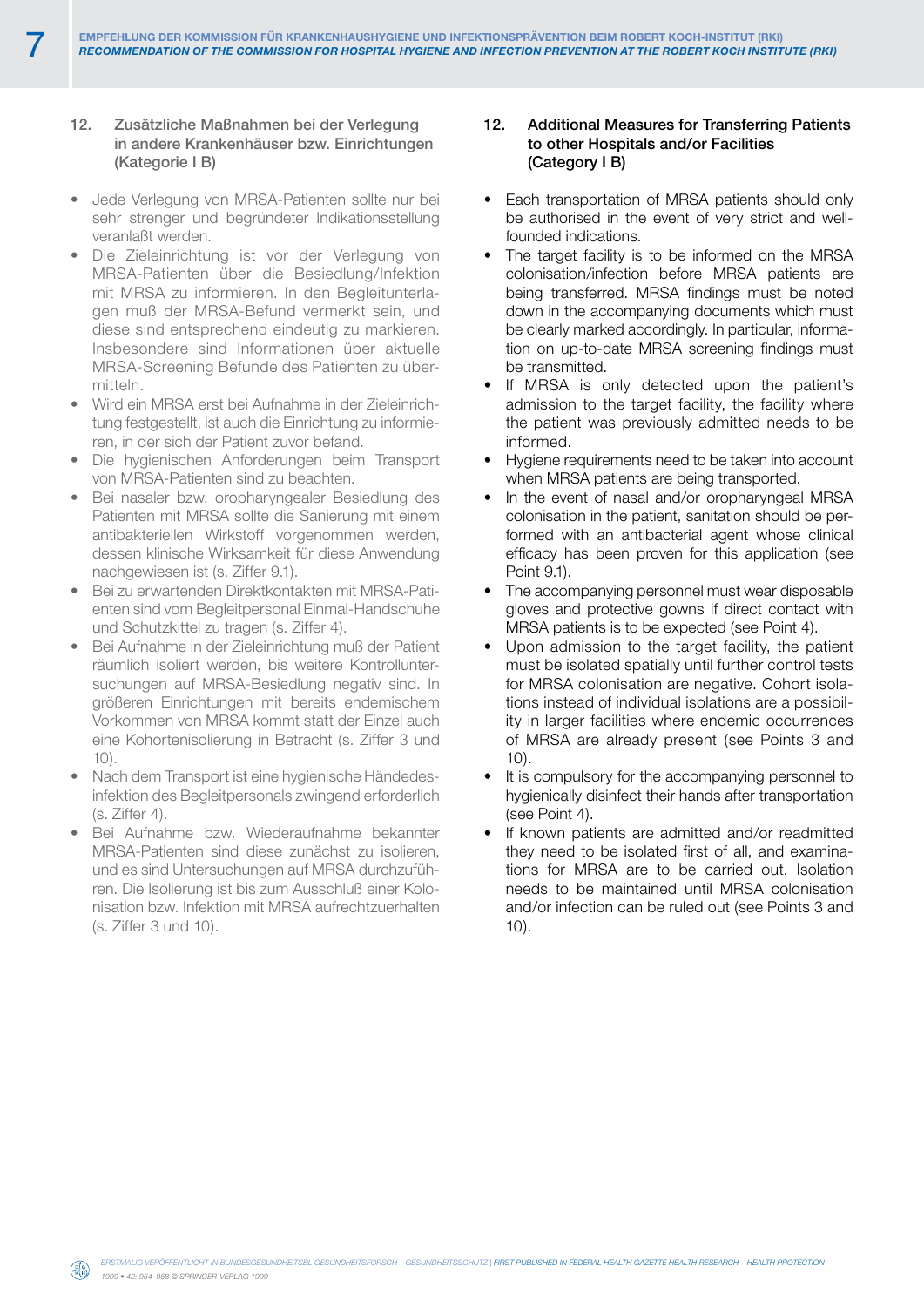## 13. Maßnahmen bei der Entlassung (Kategorie I B)

- Patienten sollten dann entlassen werden, wenn ihr klinischer Zustand es zuläßt, ggf. auch trotz MRSA-Kolonisation.
- Der weiterbehandelnde Arzt muß vorab informiert und sollte beraten werden, welche weiteren hygienischen Maßnahmen sinnvoll und ggf. zu veranlassen sind.
- Die Patienten sollten aufgeklärt werden, daß kein Risiko für gesunde Kontaktpersonen besteht (gefährdet sind z.B. Kontaktpersonen mit offenen Wunden oder ekzematöser Haut, Immunsupprimierte). Die Aushändigung eines Informationsblatts wird empfohlen (s. Anlage).

Diese Empfehlung wurde im Auftrag der Kommission für Krankenhaushygiene und Infektionsprävention am Robert Koch-Institut (RKI) in Berlin in einer Arbeitsgruppe bearbeitet von G. Peters (Leiter der Arbeitsgruppe), K. Becker, F. Kipp (Münster); vom RKI: D. Heuck, A. Nassauer,G.Unger, W. Witte.

#### 13. Measures regarding Discharge (Category I B)

- Patients should be discharged if their clinical state makes it possible; as the case may be even notwithstanding MRSA colonisation.
- The outpatient physician giving further treatment must be informed beforehand and should be advised on what additional hygiene measures are sensible and might need to be put in practice.
- Patients should be educated that there is no risk for healthy contact persons (those at risk are, for example, contact persons with open wounds or eczematous skin, immunosuppressed people). Handing out an information leaflet is recommended (see Appendix).

These recommendations were drafted in a working group by G. Peters (head of the working group), K. Becker, F. Kipp (Münster); of the RKI: D. Heuck, A. Nassauer, G. Unger and W. Witte, by order of the Commission for Hospital Hygiene and Infection Prevention at the Robert Koch Institute (RKI) in Berlin.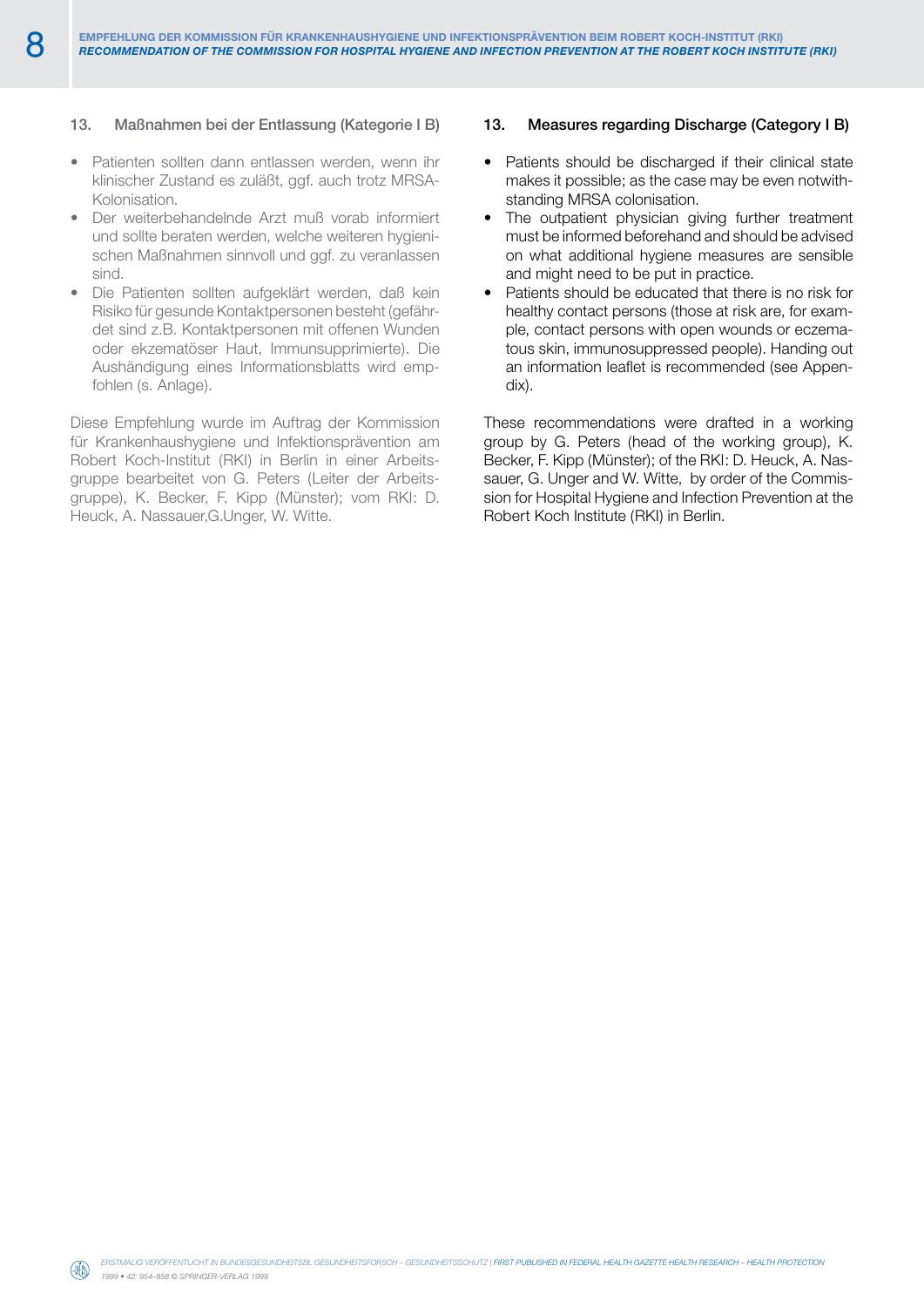# Literatur **|** Literature

- 1. Peters G, Becker K (1996) Epidemiology, control and treatment of methicillinresistant Staphylococcus aureus. Drugs 52 [Suppl] 2: 50–54
- 2. Hiramatsu K (1998) Vancomycin resistance in staphylococci. Drug Resistance Updates 1: 135–150
- 3. Robert Koch-Institut (1998) Erstes Auftreten von MRSA mit verminderter Glykopeptidresistenz in Deutschland nachgewiesen. Epidemiologisches Bulletin 18: 123
- 4. Berger-Bächi B (1994) Expression of resistance to methicillin. Trends Microbiol 2: 389–393
- 5. Voss A,Milatovic D,Wallrauch-Schwarz C,Rosdahl VT, Braveny I (1994) Methicillinresistant Staphylococcus aureus in Europe. Eur J Clin Microbiol Infect Dis 13: 50–55
- 6. Voss A, Machka K, Lenz W, Milatovic D (1992) Vorkommen, Häufigkeit und Resistenzverhalten von Methicillin-Oxacillin-resistenten Staphylococcus-aureus-Stämmen in Deutschland. Dtsch Med Wochenschr 117: 1907–1912
- 7. Witte W, Kresken M, Braulke C, Cuny C (1997) Increasing incidence and widespread dissemination of methicillinresistant Staphylococcus aureus (MRSA) in hospitals in central Europe, with special reference to German hospitals. Clin Microbiol Infect 3: 414–422
- 8. Kresken M, Hafner D (1996) Prävalenz der Antibiotikaresistenz bei klinisch wichtigen Infektionserregern in Mitteleuropa. Bericht über die Ergebnisse einer multizentrischen Studie der Arbeitsgemeinschaft "Resistenz" in der Paul-Ehrlich-Gesellschaft für Chemotherapie e.V. aus dem Jahre 1995. Chemother J 5: 225–230
- 9. Boyce JM (1995) Strategies for controlling methicillin-resistant Staphylococcus aureus in hospitals. J Chemother 7 [Suppl 3]: 81–85
- 10. Kluytmans J,van Belkum A,Verbrugh H (1997) Nasal carriage of Staphylococcus aureus: epidemiology, underlying mechanisms, and associated risks. Clin Microbiol Rev 10: 505–520
- 11. Heuck D,Braulke C,Lauf H,Witte W (1995) Analysen und Schlußfolgerungen zur epidemischen Verbreitung von Methicillin-resistenten S. aureus. Zentralbl Hyg Umweltmed 198: 57–71
- 12. Heuck D,Witte W (1994) Maßnahmen zur Verhütung von MRSA-Übertragungen eine Empfehlung aus epidemiologischer Sicht. Chemother J 3: 61–65
- 13. Working Party Report (1998) Revised guidelines for the control of methicillin-resistant Staphylococcus aureus infection in hospitals. Report of a combined working party of the British Society for Antimicrobial Chemotherapy, the Hospital Infection Society and the Infection Control Nurses Association. J Hosp Infect 39: 253–290
- 14. Casewell MW (1995) New threats to the control of methicillin-resistant Staphylococcus aureus. J Hosp Infect 30 [Suppl]: 465–471
- 15. von Eiff C, Becker K, Peters G (1998) Verhalten beim Auftreten von methicillinresistenten Staphylococcusaureus- und glykopeptidresistenten Enterokokken-Stämmen. Hyg Med 23: 354–359
- 16. Exner M, Kistemann Th, Unger G, Hansis M, Nassauer A (1999) Zukünftige Präventions- und Kontrollstrategien in der Krankenhaushygiene. Hyg Med 7/8: 280–303
- 17. Richtlinie für Krankenhaushygiene und Infektionsprävention, Loseblattsammlung (einschl. Anlagen) (1998) Robert Koch-Institut Stuttgart: Gustav Fischer Verlag, bzw. Nachdruck-Veröffentlichungen im Bundesgesundhbl.
- 18. Deutsche Gesellschaft für Hygiene und Mikrobiologie (Stand 1.1.1999) Liste der von der Deutschen Gesellschaft für Hygiene und Mikrobiologie als wirksam befundenen Desinfektionsverfahren. mhp-Verlag,Wiesbaden
- 19. Liste der vom Robert Koch-Institut geprüften und anerkannten Desinfektionsmittel und -verfahren. z.Z. 13. Ausgabe (Stand 15.6.1997) und Nachträge. Robert Koch-Institut
- 20. Länder-Arbeitsgemeinschaft Abfall (LAGA) (1992) Merkblatt über die Vermeidung und Entsorgung von Abfällen aus öffentlichen und privaten Einrichtungen des Gesundheitsdienstes. Bundesgesundhbl 35 (Sonderheft): 30–38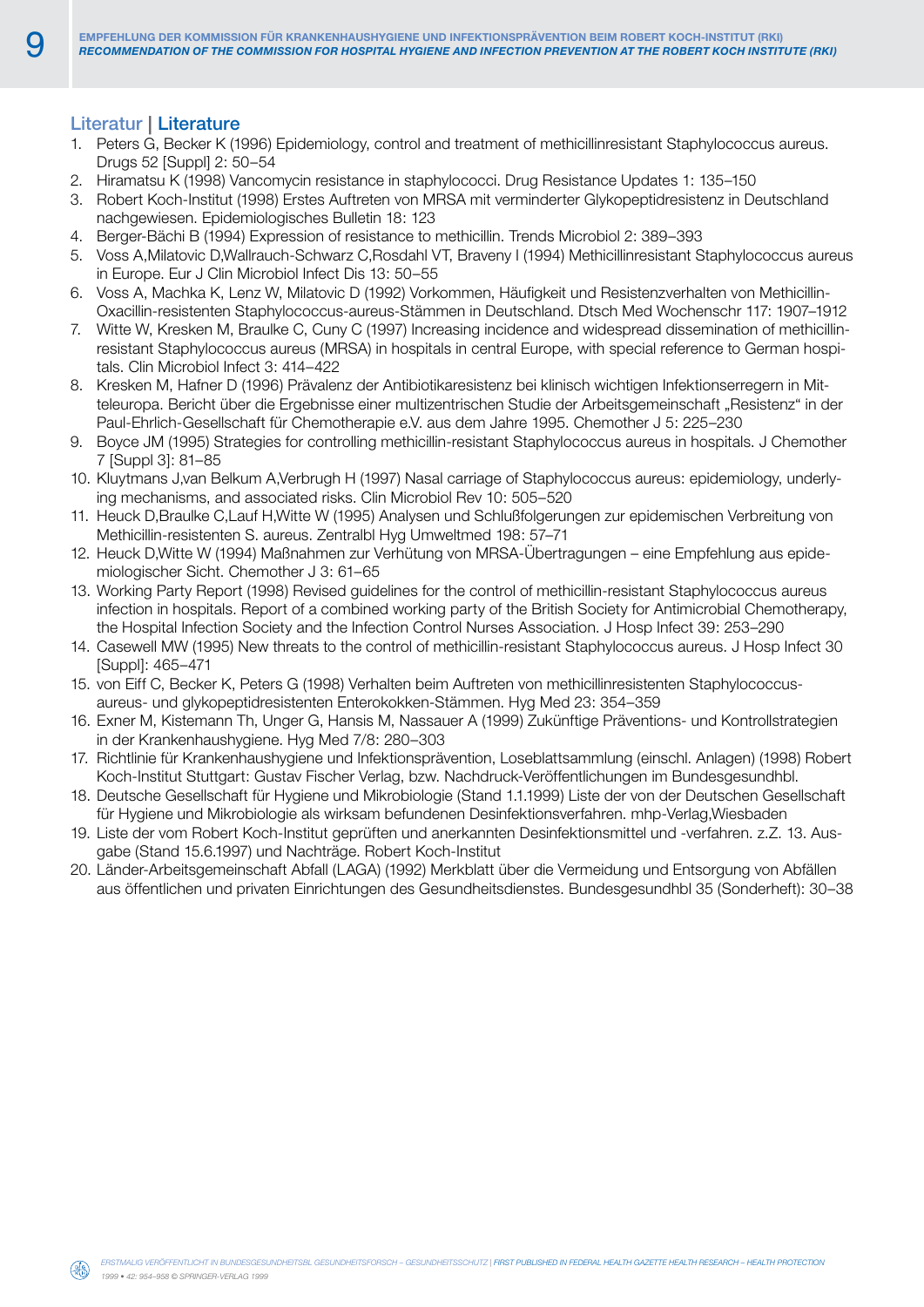# Informationsblatt für MRSA-Patienten

## Name des Patienten:

# Datum:

Während Ihres Krankenhausaufenthaltes wurde bei Ihnen eine Besiedlung mit einem Bakterium, das als MRSA (Methicillin-resistenter Staphylococcus aureus) bezeichnet wird, festgestellt. Die bloße Besiedlung mit diesem Bakterium ist kein Problem für Sie. Es besteht jedoch die Gefahr, daß diese Bakterien von Ihrer Haut oder Nasenschleimhaut in eine Wunde und darüber in Ihren Körper gelangen. Dabei kann es zu einer Infektion durch diese MRSA kommen. Ebenso ist es möglich, daß diese Bakterien auch auf andere Personen (Krankenhauspatienten und Personen mit vorgeschädigter Haut) übertragen werden und dort Infektionen auslösen. Aus diesen Gründen möchten wir Sie bitten, die folgenden Anweisungen zu befolgen, um Ihre Besiedlung mit MRSA zu beenden. Ihren Hausarzt werden wir über Ihre MRSA-Besiedlung informieren. Er wird Ihnen falls erforderlich die nötigen antibakteriellen und desinfizierenden Präparate, die wir ggf. Ihnen vorerst nach Hause mitgeben, weiterverschreiben bzw. die bakteriologischen Kontrolluntersuchungen zum Ausschluß Ihrer MRSA-Besiedlung veranlassen.

### Anwendung antibakterieller und desinfizierender Präparate

#### *Nasensalbe: Turixin®*

dreimal täglich für \_\_\_Tage mit einem Wattetupfer oder dem kleinen Finger eine streichholzkopfgroße Menge in jedes Nasenloch verbringen. Danach die Nase zusammendrücken und anschließend zwischen Daumen und Zeigefinger massieren. Anschließend ist eine Desinfektion der Hände vorzunehmen!

Hände-Desinfektionsmittel:

Antiseptische Seife:

Antiseptisches Shampoo:

Bitte benutzen Sie im täglichen Gebrauch diese antiseptischen, desinfizierenden Mittel anstatt der sonst üblichen Körperreinigungsmittel. Nach ihrer Anwendung sollte immer mit reichlich Wasser nachgespült werden. Sollte es dennoch zu Hautunverträglichkeiten kommen, so verständigen Sie sogleich Ihren Hausarzt. Nach dem Baden oder Duschen einschließlich Haarwäsche ist jeweils ein frisches Handtuch sowie frische Unterwäsche und Bettwäsche zu verwenden. Die ausgewechselte Unter- und Bettwäsche ist dann einem thermischen (80 bis 90°C) oder chemothermischen Waschverfahren zu unterziehen. Handtücher und Waschlappen sowie sonstige Hygieneartikel sollten Sie ausschließlich für Ihren persönlichen Gebrauch verwenden. Sie sind täglich zu erneuern, bzw. es sind Einmalgebrauchsartikel zu verwenden.

# Information leaflet for MRSA patients

#### Name of the patient:

#### Date:

During your stay in hospital, test results have showed you are carrying a bacterium which is known as MRSA (methicillin-resistant Staphylococcus aureus). Simple colonisation with this bacterium poses no problem to you, however, there is a risk that these bacteria can work their way from your skin or nasal mucosa into a wound and thus into your body. This could cause an MRSA infection. It is also possible that these bacteria are transmitted to other people (hospital patients and persons with skin lesions), and trigger infections in these people. For these reasons, we would ask you to observe the following instructions to stop your MRSA colonisation.

We will inform your family doctor about your MRSA colonisation. If required, he or she will prescribe further necessary antibacterial and disinfectant preparations, which, for the time being, we will give you to take home with you. Your doctor might also arrange for bacteriological checkups for excluding your MRSA colonisation.

### Application of antibacterial and disinfectant preparations

#### *Nose ointment: Turixin®*

Introduce an amount the size of a match-head into each nostril with a cotton swab or your little finger three times daily for \_\_days. Afterwards pinch your nose and subsequently massage it with thumb and index. Hands must be disinfected afterwards.

Hand disinfectant:

Antiseptic soap:

#### Antiseptic shampoo:

For daily use, please use the aforementioned antiseptic and disinfectant products instead of your usual personal hygiene products. After use, always rinse with plenty of water. If skin irritation should still occur, seek immediate medical attention from your family doctor. A fresh towel and fresh underwear and bedclothes must be used each time after bathing or showering, including after hair washing. Changed underwear and bedclothes must then be subject to a thermal (80 to 90 °C) or chemo-thermal washing procedure. You should only use towels, face cloths and other toiletries for your own personal use. They must be changed daily, and/or disposable, i.e. single-use, articles must be used.